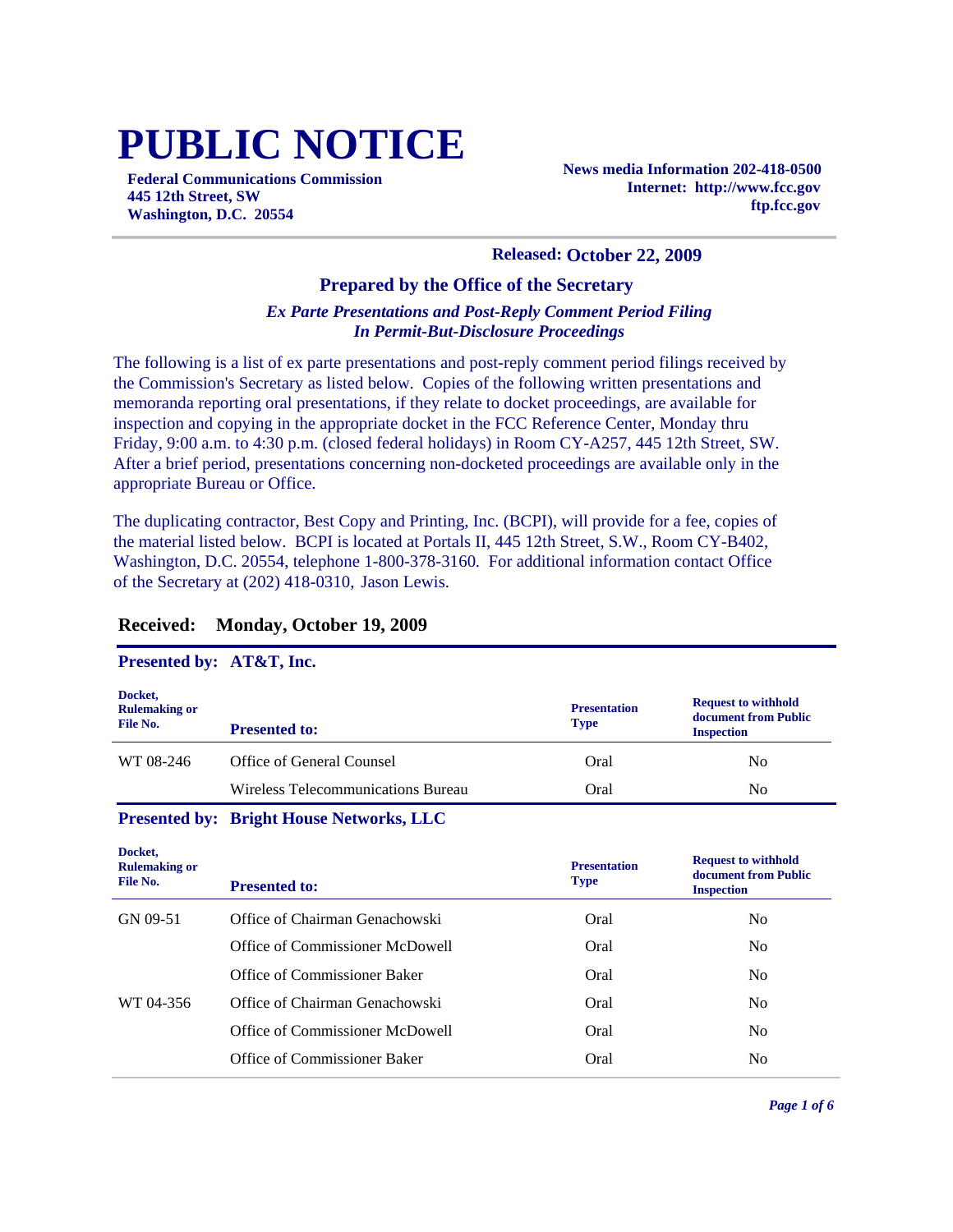| WT 05-265 | Office of Chairman Genachowski  | Oral | N <sub>0</sub> |
|-----------|---------------------------------|------|----------------|
|           | Office of Commissioner McDowell | Oral | N <sub>0</sub> |
|           | Office of Commissioner Baker    | Oral | N <sub>0</sub> |
| WT 06-150 | Office of Chairman Genachowski  | Oral | N <sub>0</sub> |
|           | Office of Commissioner McDowell | Oral | N <sub>0</sub> |
|           | Office of Commissioner Baker    | Oral | N <sub>0</sub> |
| WT 07-195 | Office of Chairman Genachowski  | Oral | N <sub>0</sub> |
|           | Office of Commissioner McDowell | Oral | N <sub>0</sub> |
|           | Office of Commissioner Baker    | Oral | N <sub>0</sub> |
| WT 09-66  | Office of Chairman Genachowski  | Oral | N <sub>0</sub> |
|           | Office of Commissioner McDowell | Oral | N <sub>0</sub> |
|           | Office of Commissioner Baker    | Oral | N <sub>0</sub> |

## **Presented by: Cbeyond, Inc.**

| Docket,<br><b>Rulemaking or</b><br>File No. | <b>Presented to:</b>    | <b>Presentation</b><br><b>Type</b> | <b>Request to withhold</b><br>document from Public<br><b>Inspection</b> |
|---------------------------------------------|-------------------------|------------------------------------|-------------------------------------------------------------------------|
| GN 09-51                                    | Office of the Secretary | Written                            | N <sub>0</sub>                                                          |
| WC 04-313                                   | Office of the Secretary | Written                            | N <sub>0</sub>                                                          |
| WC 06-172                                   | Office of the Secretary | Written                            | N <sub>0</sub>                                                          |
| WC 07-97                                    | Office of the Secretary | Written                            | N <sub>0</sub>                                                          |

## **Presented by: Cincinnati Bell Wireless, LLC**

| Docket,<br><b>Rulemaking or</b><br>File No. | <b>Presented to:</b>               | <b>Presentation</b><br><b>Type</b> | <b>Request to withhold</b><br>document from Public<br><b>Inspection</b> |
|---------------------------------------------|------------------------------------|------------------------------------|-------------------------------------------------------------------------|
| WT 08-246                                   | Office of Chairman Genachowski     | Oral                               | N <sub>0</sub>                                                          |
|                                             | Office of Commissioner Copps       | Oral                               | N <sub>0</sub>                                                          |
|                                             | Office of Commissioner McDowell    | Oral                               | N <sub>0</sub>                                                          |
|                                             | Office of Commissioner Baker       | Oral                               | No.                                                                     |
|                                             | Office of General Counsel          | Oral                               | N <sub>0</sub>                                                          |
|                                             | Wireless Telecommunications Bureau | Oral                               | N <sub>o</sub>                                                          |

# **Presented by: Comcast Corporation**

| Docket,<br><b>Rulemaking or</b><br>File No. | <b>Presented to:</b>                           | <b>Presentation</b><br><b>Type</b> | <b>Request to withhold</b><br>document from Public<br><b>Inspection</b> |
|---------------------------------------------|------------------------------------------------|------------------------------------|-------------------------------------------------------------------------|
| GN 09-51                                    | Office of Strategic Planning & Policy Analysis | Oral                               | No                                                                      |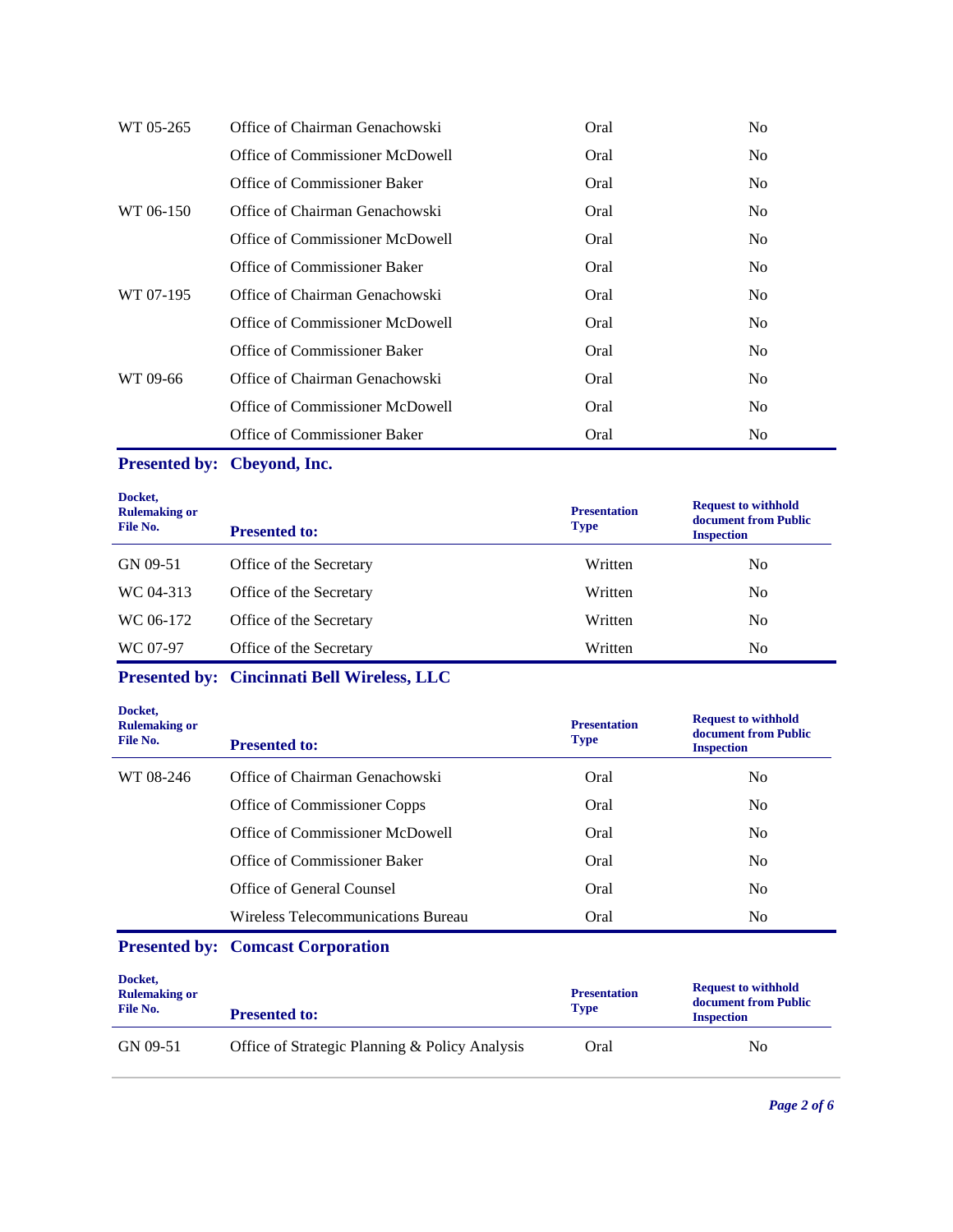## **Presented by: Data Foundry, Inc.**

| Docket,<br><b>Rulemaking or</b><br>File No. | <b>Presented to:</b>            | <b>Presentation</b><br><b>Type</b> | <b>Request to withhold</b><br>document from Public<br><b>Inspection</b> |
|---------------------------------------------|---------------------------------|------------------------------------|-------------------------------------------------------------------------|
| GN 09-51                                    | Office of Commissioner Copps    | Oral                               | N <sub>0</sub>                                                          |
|                                             | Office of Commissioner McDowell | Oral                               | N <sub>0</sub>                                                          |
|                                             | Office of Commissioner Clyburn  | Oral                               | N <sub>0</sub>                                                          |
|                                             | Office of Commissioner Baker    | Oral                               | N <sub>0</sub>                                                          |
| WC 07-52                                    | Office of Commissioner Copps    | Oral                               | N <sub>0</sub>                                                          |
|                                             | Office of Commissioner McDowell | Oral                               | N <sub>0</sub>                                                          |
|                                             | Office of Commissioner Clyburn  | Oral                               | N <sub>0</sub>                                                          |
|                                             | Office of Commissioner Baker    | Oral                               | N <sub>0</sub>                                                          |

## **Presented by: FutureWei Technologies, Inc., d/b/a Huawei Technologies (USA)**

| Docket,<br><b>Rulemaking or</b><br>File No. | <b>Presented to:</b>    | <b>Presentation</b><br><b>Type</b> | <b>Request to withhold</b><br>document from Public<br><b>Inspection</b> |
|---------------------------------------------|-------------------------|------------------------------------|-------------------------------------------------------------------------|
| CSR-8206-Z                                  | Office of the Secretary | Written                            | N <sub>0</sub>                                                          |

### **Presented by: Harris Corporation**

| Docket,<br><b>Rulemaking or</b><br>File No. | <b>Presented to:</b>                                               | <b>Presentation</b><br><b>Type</b> | <b>Request to withhold</b><br>document from Public<br><b>Inspection</b> |
|---------------------------------------------|--------------------------------------------------------------------|------------------------------------|-------------------------------------------------------------------------|
| GN 09-137                                   | Public Safety and Homeland Security Bureau                         | Oral                               | No.                                                                     |
|                                             | Wireless Telecommunications Bureau                                 | Oral                               | N <sub>o</sub>                                                          |
| GN 09-47                                    | Public Safety and Homeland Security Bureau                         | Oral                               | N <sub>0</sub>                                                          |
|                                             | Wireless Telecommunications Bureau                                 | Oral                               | N <sub>0</sub>                                                          |
| GN 09-51                                    | Public Safety and Homeland Security Bureau                         | Oral                               | N <sub>o</sub>                                                          |
|                                             | Wireless Telecommunications Bureau                                 | Oral                               | N <sub>0</sub>                                                          |
| PS 06-229                                   | Public Safety and Homeland Security Bureau                         | Oral                               | N <sub>0</sub>                                                          |
|                                             | Wireless Telecommunications Bureau                                 | Oral                               | N <sub>o</sub>                                                          |
| WT 06-150                                   | Public Safety and Homeland Security Bureau                         | Oral                               | N <sub>o</sub>                                                          |
|                                             | Wireless Telecommunications Bureau                                 | Oral                               | N <sub>0</sub>                                                          |
|                                             | <b>Presented by: Minority Media and Telecommunications Council</b> |                                    |                                                                         |

| Docket,<br><b>Rulemaking or</b><br>File No. | <b>Presented to:</b>      | <b>Presentation</b><br><b>Type</b> | <b>Request to withhold</b><br>document from Public<br><b>Inspection</b> |
|---------------------------------------------|---------------------------|------------------------------------|-------------------------------------------------------------------------|
| RM-11565                                    | <b>Commissioner Copps</b> | Oral                               | N <sub>0</sub>                                                          |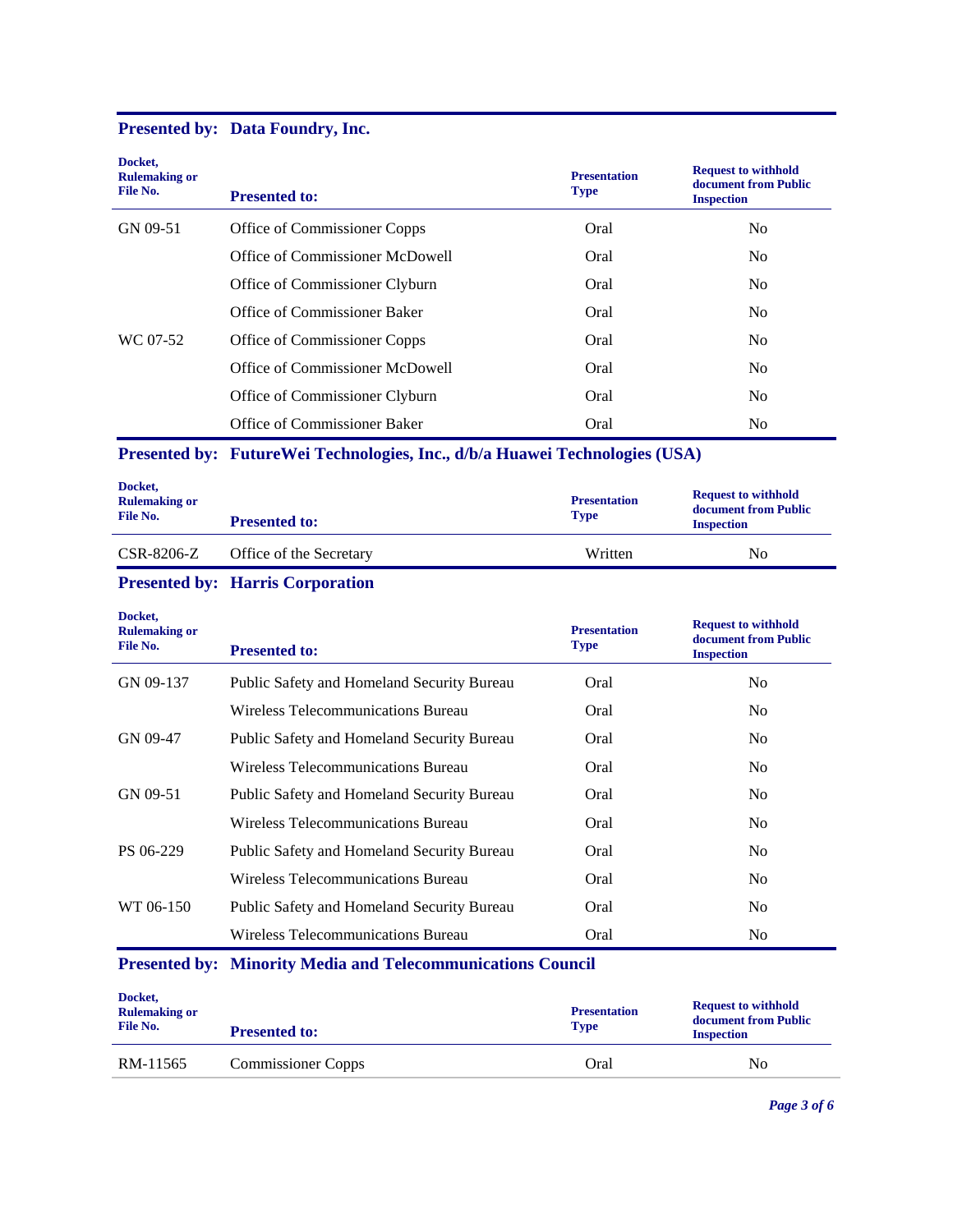## **Presented by: Satellite Industry Association**

| Docket,<br><b>Rulemaking or</b><br>File No. | <b>Presented to:</b>                           | <b>Presentation</b><br><b>Type</b> | <b>Request to withhold</b><br>document from Public<br><b>Inspection</b> |
|---------------------------------------------|------------------------------------------------|------------------------------------|-------------------------------------------------------------------------|
| GN 09-51                                    | Office of Strategic Planning & Policy Analysis | Oral                               | No.                                                                     |
|                                             | Public Safety and Homeland Security Bureau     | Oral                               | No.                                                                     |

**Presented by: United States Cellular Corporation**

| Docket,<br><b>Rulemaking or</b><br>File No. | <b>Presented to:</b>               | <b>Presentation</b><br><b>Type</b> | <b>Request to withhold</b><br>document from Public<br><b>Inspection</b> |
|---------------------------------------------|------------------------------------|------------------------------------|-------------------------------------------------------------------------|
| CC 96-45                                    | Chairman Genachowski               | Oral                               | No                                                                      |
|                                             | <b>Commissioner Copps</b>          | Oral                               | N <sub>o</sub>                                                          |
|                                             | Office of Commissioner McDowell    | Oral                               | N <sub>o</sub>                                                          |
|                                             | Wireless Telecommunications Bureau | Oral                               | N <sub>o</sub>                                                          |
| CG 09-158                                   | Chairman Genachowski               | Oral                               | No                                                                      |
|                                             | <b>Commissioner Copps</b>          | Oral                               | No                                                                      |
|                                             | Office of Commissioner McDowell    | Oral                               | N <sub>o</sub>                                                          |
|                                             | Wireless Telecommunications Bureau | Oral                               | N <sub>o</sub>                                                          |
| GN 09-137                                   | Chairman Genachowski               | Oral                               | N <sub>0</sub>                                                          |
|                                             | <b>Commissioner Copps</b>          | Oral                               | No                                                                      |
|                                             | Office of Commissioner McDowell    | Oral                               | N <sub>o</sub>                                                          |
|                                             | Wireless Telecommunications Bureau | Oral                               | N <sub>o</sub>                                                          |
| GN 09-157                                   | Chairman Genachowski               | Oral                               | No                                                                      |
|                                             | <b>Commissioner Copps</b>          | Oral                               | N <sub>0</sub>                                                          |
|                                             | Office of Commissioner McDowell    | Oral                               | No                                                                      |
|                                             | Wireless Telecommunications Bureau | Oral                               | N <sub>o</sub>                                                          |
| GN 09-47                                    | Chairman Genachowski               | Oral                               | N <sub>o</sub>                                                          |
|                                             | <b>Commissioner Copps</b>          | Oral                               | N <sub>o</sub>                                                          |
|                                             | Office of Commissioner McDowell    | Oral                               | No                                                                      |
|                                             | Wireless Telecommunications Bureau | Oral                               | N <sub>0</sub>                                                          |
| GN 09-51                                    | Chairman Genachowski               | Oral                               | N <sub>o</sub>                                                          |
|                                             | <b>Commissioner Copps</b>          | Oral                               | N <sub>o</sub>                                                          |
|                                             | Office of Commissioner McDowell    | Oral                               | N <sub>0</sub>                                                          |
|                                             | Wireless Telecommunications Bureau | Oral                               | N <sub>0</sub>                                                          |
| PS 06-229                                   | Chairman Genachowski               | Oral                               | N <sub>o</sub>                                                          |

*Page 4 of 6*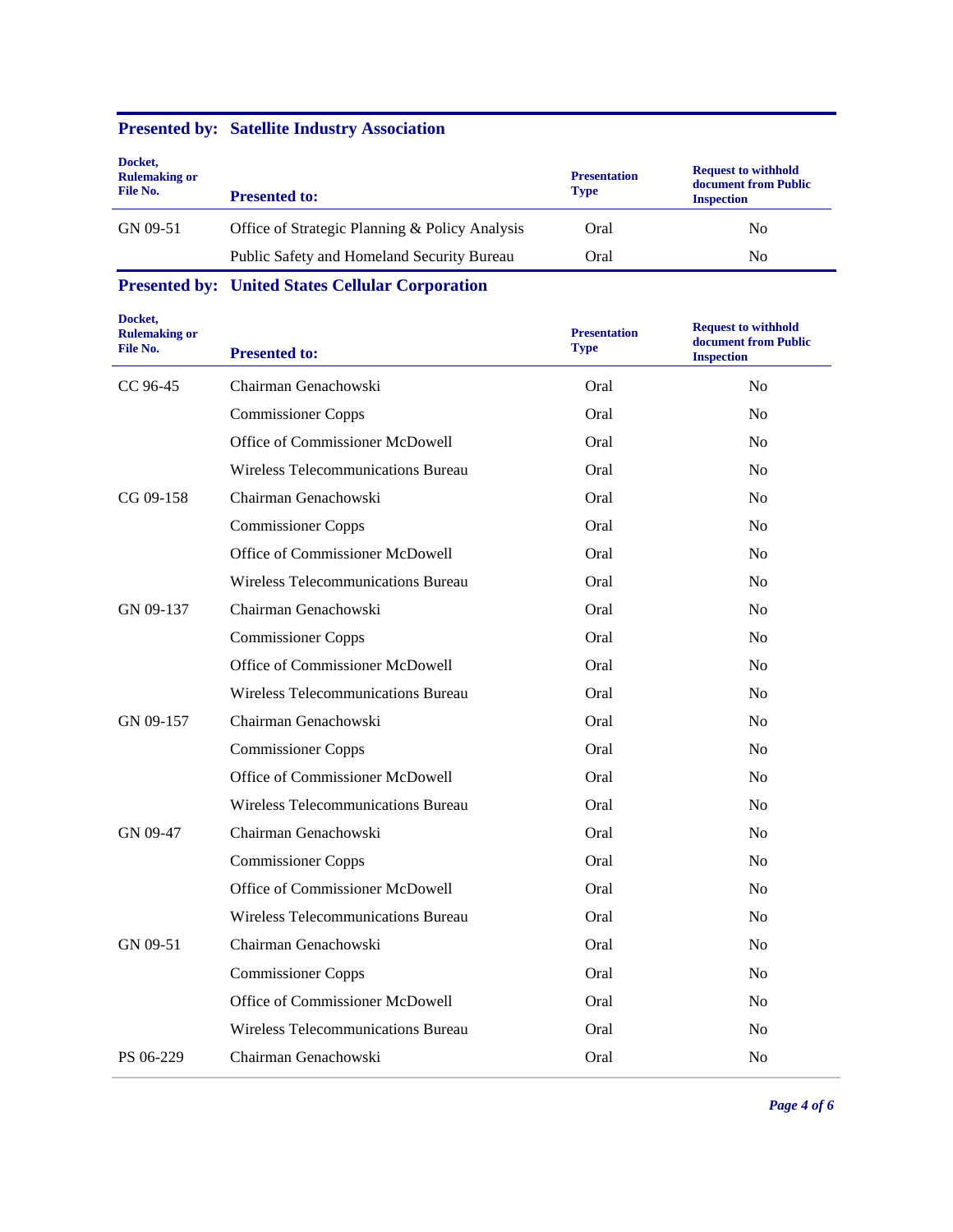| PS 06-229 | <b>Commissioner Copps</b>          | Oral | No             |
|-----------|------------------------------------|------|----------------|
|           | Office of Commissioner McDowell    | Oral | N <sub>o</sub> |
|           | Wireless Telecommunications Bureau | Oral | No.            |
| RM-11497  | Chairman Genachowski               | Oral | N <sub>o</sub> |
|           | <b>Commissioner Copps</b>          | Oral | No.            |
|           | Office of Commissioner McDowell    | Oral | N <sub>o</sub> |
|           | Wireless Telecommunications Bureau | Oral | No.            |
| WC 05-25  | Chairman Genachowski               | Oral | N <sub>o</sub> |
|           | <b>Commissioner Copps</b>          | Oral | No.            |
|           | Office of Commissioner McDowell    | Oral | No.            |
|           | Wireless Telecommunications Bureau | Oral | No.            |
| WC 05-337 | Chairman Genachowski               | Oral | N <sub>o</sub> |
|           | <b>Commissioner Copps</b>          | Oral | No.            |
|           | Office of Commissioner McDowell    | Oral | N <sub>o</sub> |
|           | Wireless Telecommunications Bureau | Oral | No.            |
| WT 00-193 | Chairman Genachowski               | Oral | N <sub>o</sub> |
|           | <b>Commissioner Copps</b>          | Oral | No.            |
|           | Office of Commissioner McDowell    | Oral | N <sub>o</sub> |
|           | Wireless Telecommunications Bureau | Oral | No.            |
| WT 05-265 | Chairman Genachowski               | Oral | N <sub>o</sub> |
|           | <b>Commissioner Copps</b>          | Oral | No.            |
|           | Office of Commissioner McDowell    | Oral | N <sub>o</sub> |
|           | Wireless Telecommunications Bureau | Oral | No.            |
| WT 06-150 | Chairman Genachowski               | Oral | N <sub>o</sub> |
|           | <b>Commissioner Copps</b>          | Oral | No             |
|           | Office of Commissioner McDowell    | Oral | No             |
|           | Wireless Telecommunications Bureau | Oral | N <sub>o</sub> |
| WT 09-66  | Chairman Genachowski               | Oral | No             |
|           | <b>Commissioner Copps</b>          | Oral | No.            |
|           | Office of Commissioner McDowell    | Oral | N <sub>0</sub> |
|           | Wireless Telecommunications Bureau | Oral | No             |